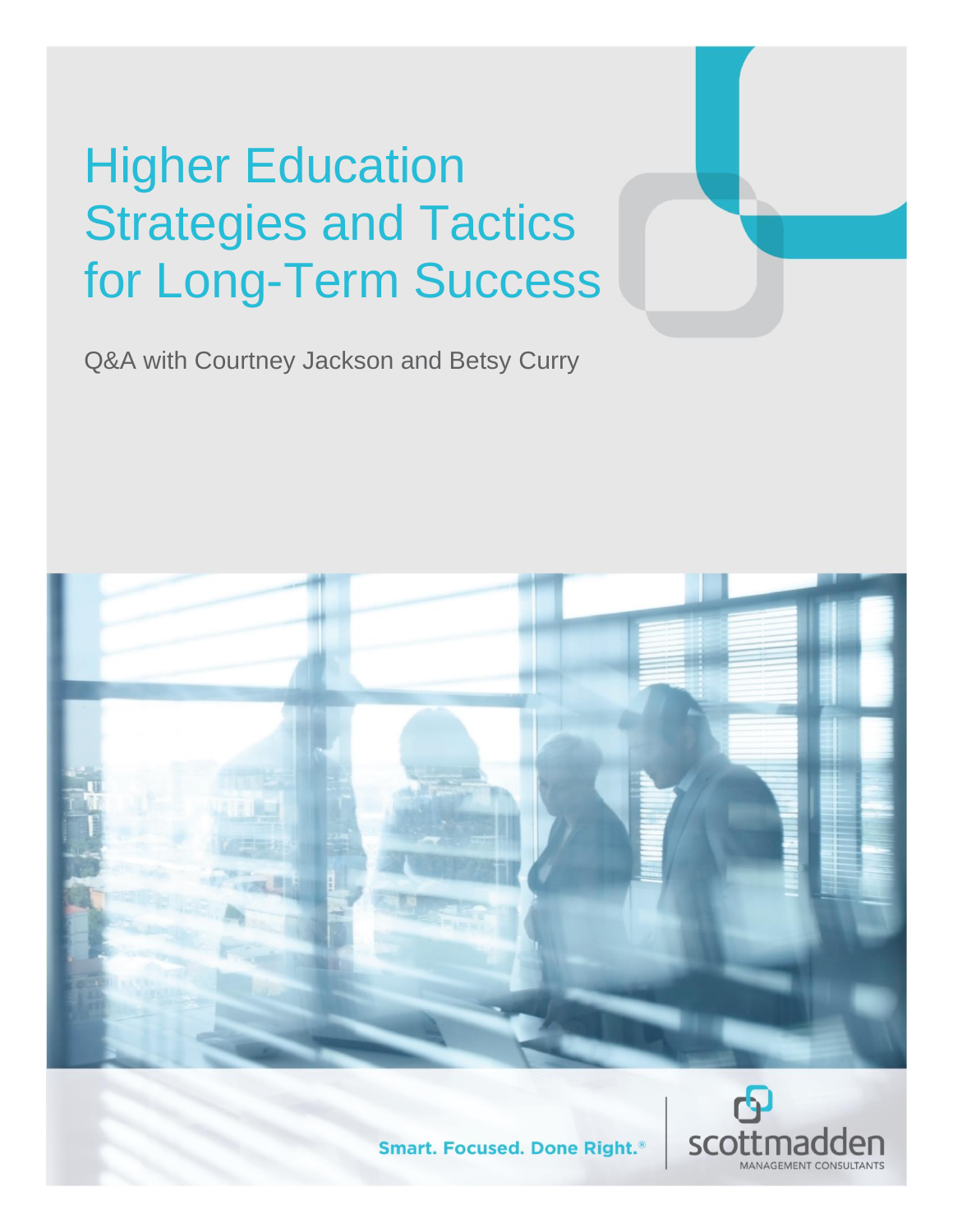In this follow-up to our workshop presented at the Shared Services and Outsourcing Network's digital Shared Services in Higher Education conference, experts [Courtney Jackson](https://www.scottmadden.com/person/courtney-jackson/) and Betsy Curry go deeper with insights, tips, and recommendations on how to lean into the shared services journey.

#### **Q:** What are key considerations when establishing a shared services team?

**A:** When establishing shared services, it is critical to recognize the importance of streamlined and standardized policies and processes. It's much easier to support a single college or all colleges on your campus if the policies and processes apply to everyone. This will require a fair amount of work up front and a lot of stakeholder involvement but is well worth the effort.

With streamlined process and structure in mind, ensure work activities are aligned to the right place. As you develop your structure and plan for the transition of work, it is imperative that you invest the time in assigning the work to the appropriate position(s) and then determine who has the right skillsets to perform the work. One of the biggest lessons learned when establishing a new service center is not to "lift and shift" individuals or work and move "as-is" processes to the service center. This will not set the service center or your employees up for future success.

Strive to design a tiered service model that encourages direct access for your faculty and staff (e.g., getting questions answered through a portal, "tier 0"), provides multiple channels for access (e.g., phone or email inquiries, "tier 1"), and establishes a specialized team ("tier 2") to help with more complex issues or requests.

# Now more than ever, you want to make sure you have a flexible model and built-in business continuity measures.

A focus on service reliability and rapid response will be critical. We have seen clients succeed with university-issued laptops and telephone systems that make signing on from home (or anywhere) easy and seamless. Your service center will become the first point of contact for many employees, and you need to ensure continuous coverage in the event of weather disruptions, natural disasters, or a pandemic like the one we are currently facing.

Finally, you will want to establish the appropriate spans of control on your teams. Often in higher education, we see people that have been promoted to manager levels based on tenure with the institution but are operating as individual contributors or only have one direct report. The recommended span is roughly six to eight employees per supervisor for more complex work (e.g., tier 2) and 10 to 12 employees per supervisor when work is similar and repeatable (e.g., tier 1).

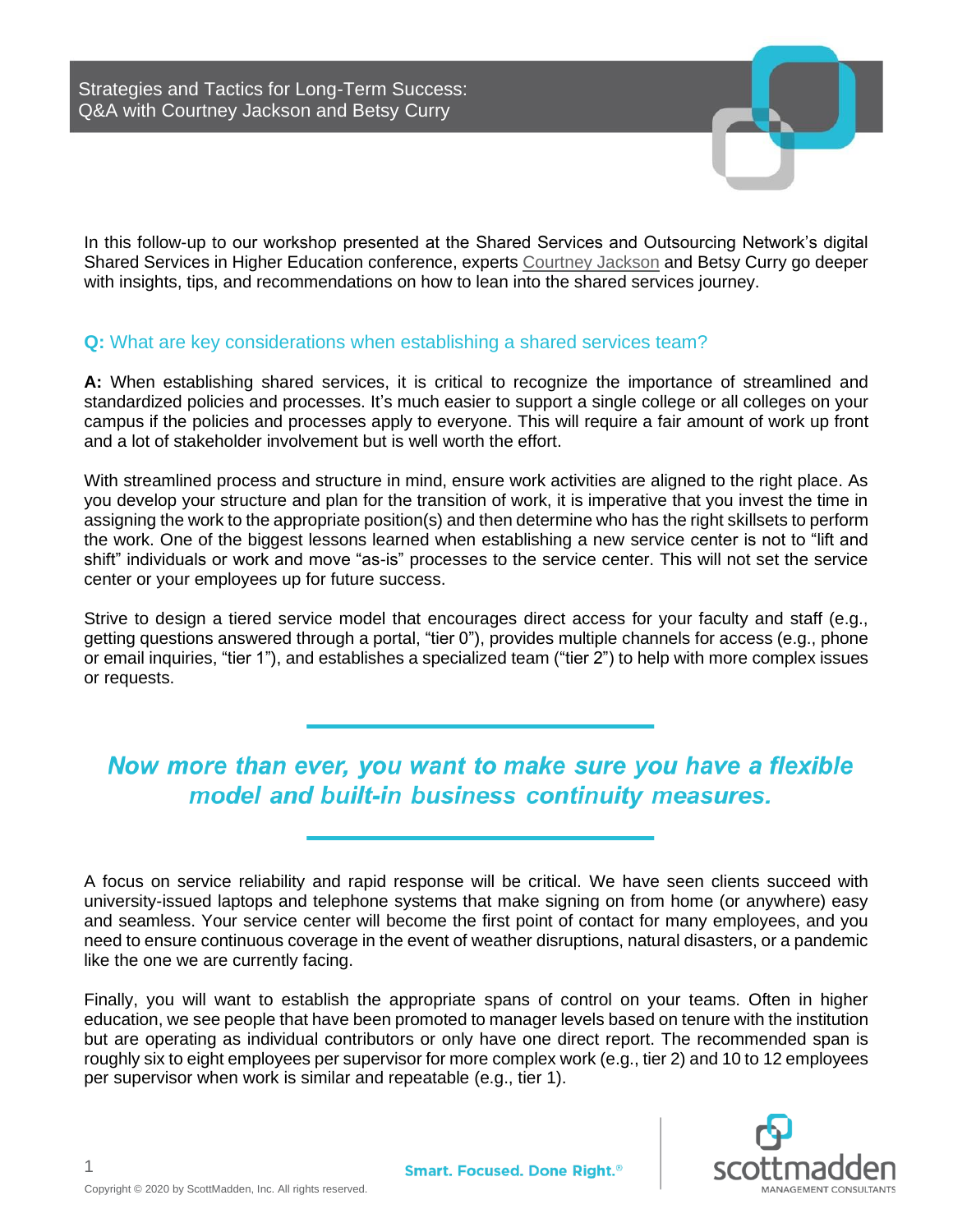# **Q:** What does success look like for a shared services organization in higher education?

**A:** There are a few key characteristics that indicate success for a shared services organization in higher education, including:



**Leadership and stakeholder buy-in**. Ideally you have leaders who believe in the benefits of shared services and who will support your team. Make sure to involve administrative leaders as well as deans and faculty in your design and implementation and leverage them to help overcome obstacles you face. A supportive leadership team is critical for sustainable success.



**A robust governance model**. An organizational structure that reduces silos, promotes cross-functional collaboration, and empowers supervisors and employees to be accountable for their responsibilities is ideal.



**Communication across campus**. Our most successful clients are good communicators with other leaders and departments across campus. By maintaining open lines of communication, customer adoption and satisfaction can be maintained.



**A culture of continuous improvement**. Focusing on continually improving operations will benefit the entire campus. Service centers that have dedicated roles focused on continuous improvement can collect insights from their customers (deans, faculty, and staff) across both administrative and academic units. They can evaluate customer feedback and work to implement improvements that can be deployed across the university. Additionally, continuous improvement teams often identify areas for improved service center training and communication, resulting in improved customer experience.



**Data, data, data**. By effectively promoting your successes, customers are more likely to continue to use your services. Some helpful data points you can share include:

- How many customers you are serving and their level of satisfaction
- How quickly various transactions are processed (i.e., cycle time)
- How quickly calls are answered and emails are responded to (i.e., meeting or exceeding committed levels of service)

## **Q:** If we have limited funds, in which technologies should we first invest?

**A:** One of the best first investments is a suite of customer care technologies. Typically, these are purchased as a package and include an employee portal, knowledgebase (i.e., data repository), and case management system (i.e., ticket tracking system). In higher education, we often see multiple inboxes or vanity emails that are manually managed by the team. A case management system provides a robust mechanism for tracking and managing incoming requests from faculty and staff. Additionally, these systems provide the ability to track metrics, adherence to service level agreements, and various data and reporting tools to demonstrate how efficiently your shared services team is operating. Of course, this type of investment is better suited to serve an entire institution rather than just one college and can also be used across a variety of functions (e.g., HR, Finance, IT, Facilities, etc.).

Case management systems range in cost and features. If you would like to discuss this more in depth, [contact us](mailto:info@scottmadden.com) so that we can walk you through solutions we have seen work well for our clients.

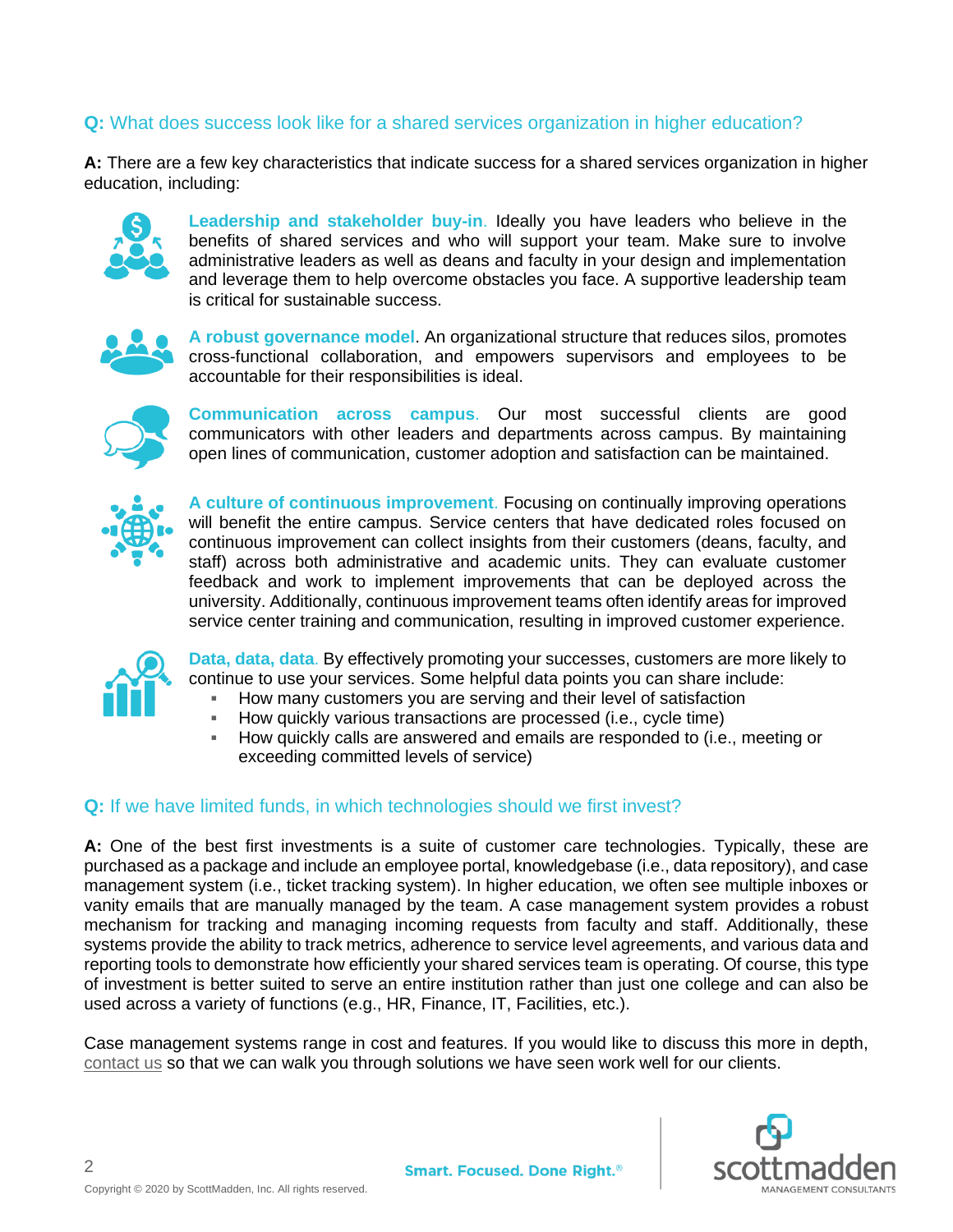#### **Q:** How do we convince our leadership that our current model isn't "good enough" or that we have room to move toward a more efficient shared services model?

**A:** Great question. We have found that doing a deep-dive evaluation into particular functions or processes can help identify pain points as well as opportunities. For example, we recently assessed a client's procurement function. This involved evaluating existing policies compared to peer institutions, reviewing processes, analyzing procurement and T&E spend data, reviewing procurement system functionality, and performing a work activity assessment survey across campus to identify all procurement-related work being performed.

Our results highlighted:



We recommended our client pursue a more efficient service delivery model, and we made sure to back up that recommendation with the quantitative data as well as the anecdotal information we collected.

Another proven approach is to identify several key stakeholders and service recipients across the institution and spend time talking to them about processes that are working well and those that are not. Generally, you will identify consistent pain points that exist in different units with various faculty and staff. When you can demonstrate where potential processes or practices are "broken," especially when faculty are spending time manually completing these processes rather than teaching or researching, leadership is more apt to discuss areas for service improvements. This can be a solid launching point toward an overall new service delivery model.

## **Q:** I have a well-established shared services team. Is there anything we can do to further demonstrate our value during this pandemic?

**A:** Look beyond your current customer population. Could you provide services to other colleges at your institution that are not currently served, other satellite campuses in your network, or even other universities within your state that may be using the same systems? Perhaps now is the time to look beyond your campus and into opportunities that exist elsewhere.

You could also expand services within an existing function or add a new function. Oftentimes, we see a shared services organization that supports one to two functions (e.g., HR and Financial Services), but you could consider expanding into pre- or post-award Contracts and Grants, Facilities, IT, or Student Services. What processes are major pain points for your faculty or staff? Are there functions that are closely integrated and would benefit from breaking existing silos and focusing on an end-to-end approach (e.g., Financial Services and post-award Contracts and Grants)? These processes can be natural or complementary additions to your current services.